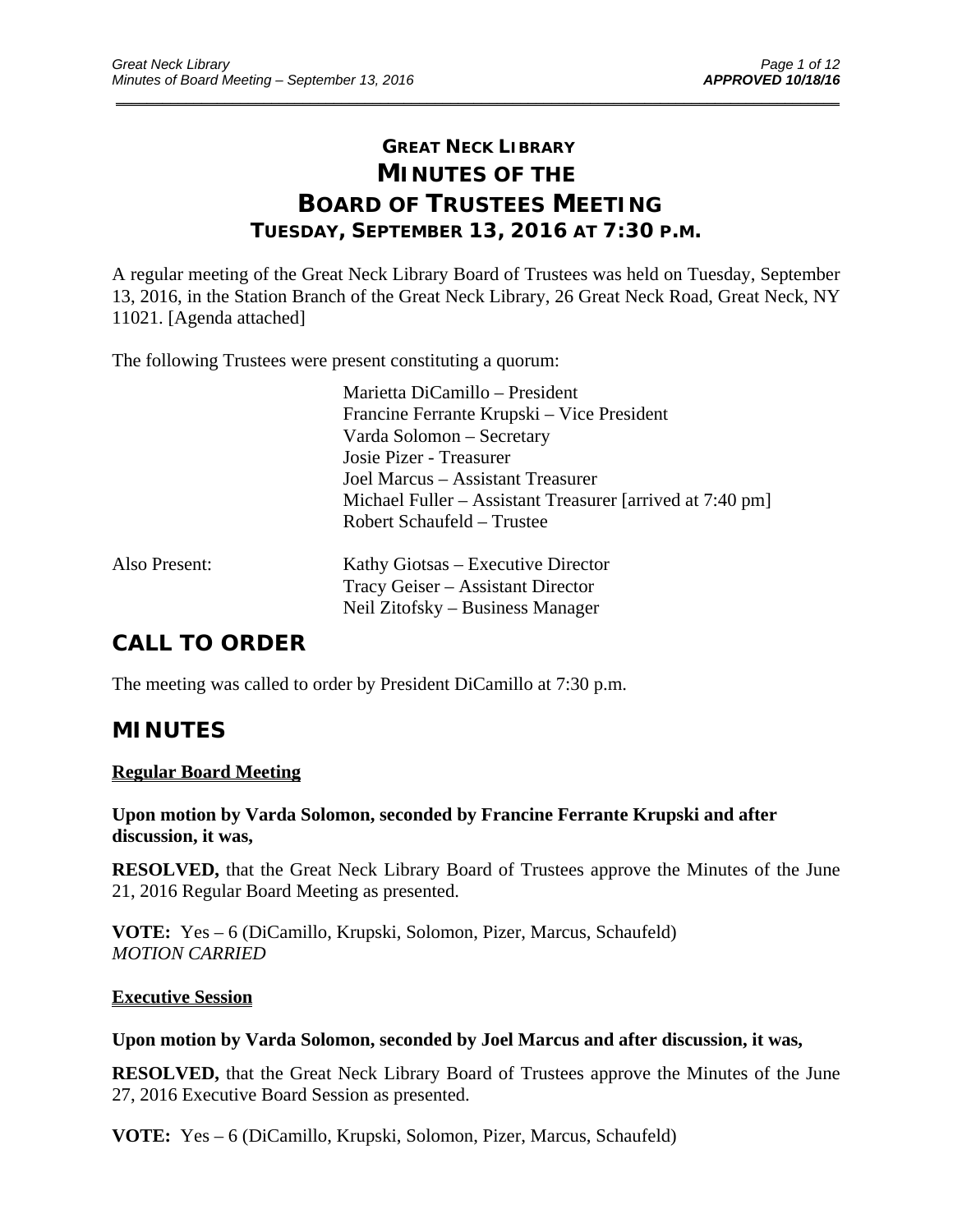# *MOTION CARRIED*

## **Special Board Session**

## **Upon motion by Varda Solomon, seconded by Josie Pizer and after discussion, it was,**

**RESOLVED,** that the Great Neck Library Board of Trustees approve the Minutes of the July 26, 2016, August 16, 2016 and August 23, 2016 Special Board Meetings as amended.

**VOTE:** Yes – 6 (DiCamillo, Krupski, Solomon, Pizer, Marcus, Schaufeld) *MOTION CARRIED* 

*Board Comment: Trustee Pizer requested a dollar amount to be inserted in the August 16th Minutes under Open Time. Neil Zitofsky agreed he would do so, and the minutes were accepted with this change.* 

## **Relocation Committee**

**Upon motion by Varda Solomon, seconded by Francine Ferrante Krupski and after discussion, it was,** 

**RESOLVED,** that the Great Neck Library Board of Trustees approve the Minutes of the June 20, 2016, July 5, 2016, July 18, 2016, August 1, 2016 and August 30, 2016 Relocation Committee Meetings as presented.

**VOTE:** Yes – 6 (DiCamillo, Krupski, Solomon, Pizer, Marcus, Schaufeld) *MOTION CARRIED* 

*Michael Fuller arrived at this point.* 

# **TREASURER'S REPORT**

# **Upon motion by Josie Pizer, seconded by Michael Fuller and after discussion, it was,**

**RESOLVED,** that the Great Neck Library Board of Trustees accept the following financial reports which have been reviewed by the Treasurer**:** 

- September 13, 2016, Treasurer's Report;
- Warrant dated June 4, 2016 through July 15, 2016, which has been reviewed by the Treasurer, the sums set against their respective names, amounting in the aggregate to \$1,374,159.62.
- Warrant dated July 16, 2016 through August 12, 2016, which has been reviewed by the Treasurer, the sums set against their respective names, amounting in the aggregate to \$426,561.46.
- Warrant dated August 13, 2016 through September 9, 2016, which has been reviewed by the Treasurer, the sums set against their respective names, amounting in the aggregate to \$862,507.14.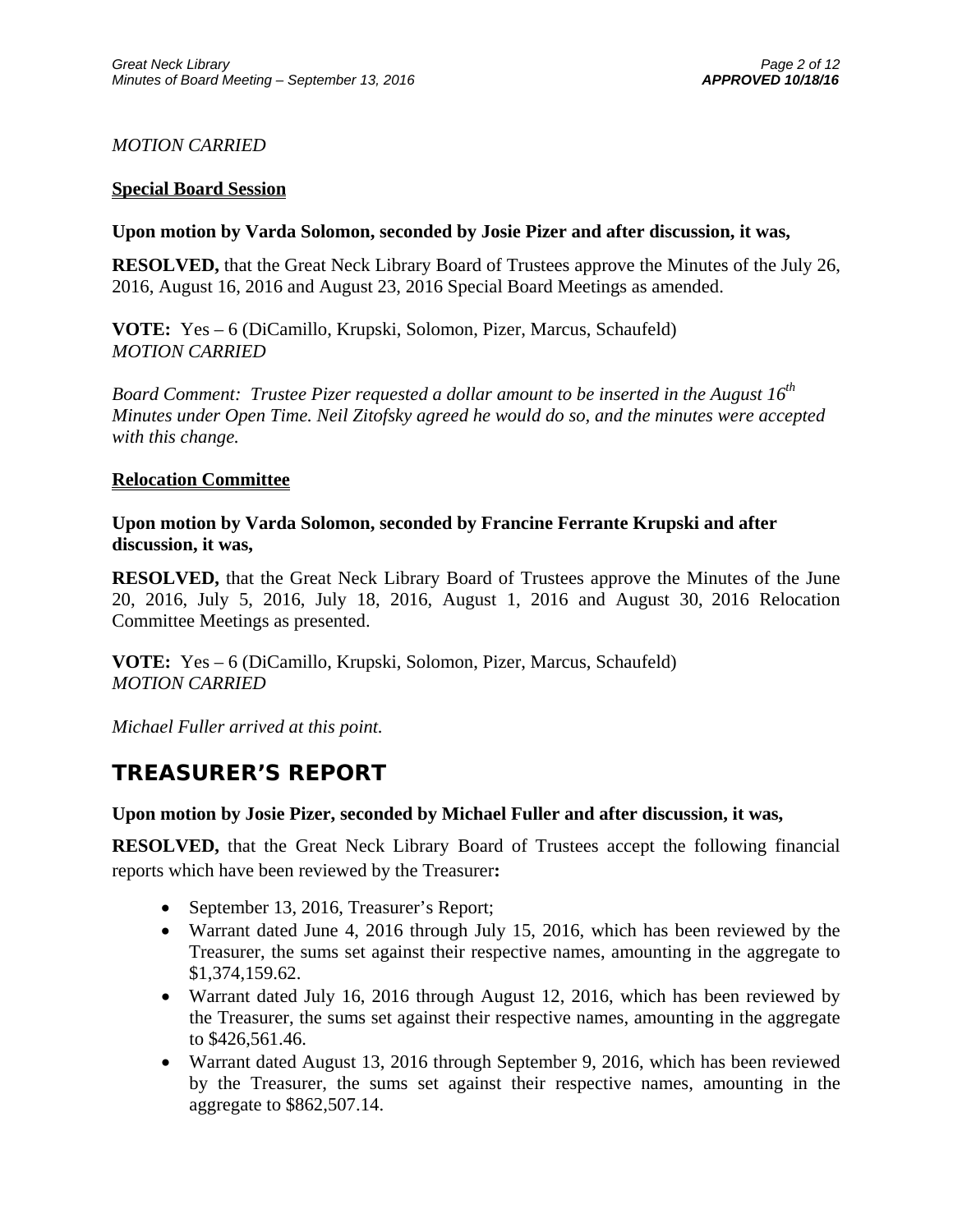- Payroll Warrants for pay dates June 9, and June 23, 2016, which have been reviewed by the Treasurer, (in the amounts of \$119,864.00 and \$122,275.96, respectively,) for a total of \$242,139.96.
- Payroll Warrants for pay dates July 7, July 21, August 4, August 18, and August 31, 2016, which have been reviewed by the Treasurer, (in the amounts of \$153,636.63, \$116,798.12, \$119,154.21, \$117,868.91 and \$121,521.01 respectively,) for a total of \$628,978.88.

**VOTE:** Yes – 7 (DiCamillo, Krupski, Solomon, Pizer, Fuller, Marcus, Schaufeld) *MOTION CARRIED* 

*Board Comments: A hearty Thank You was extended to the Business Manager, Treasurer and Assistant Treasurer for all their hard work and reports.* 

# **PAYROLL CHANGES**

## **Upon motion by Josie Pizer, seconded by Varda Solomon, and after discussion, it was,**

**RESOLVED,** that the Great Neck Library Board of Trustees accept the Revised Payroll Changes reports of July 4 through September 2, 2016 as presented, which have been reviewed by the Finance Committee.

**VOTE:** Yes – 7 (DiCamillo, Krupski, Solomon, Pizer, Fuller, Marcus, Schaufeld) *MOTION CARRIED* 

# **REPORTS**

# **Branch Committee**

Trustee Fuller reported that a committee meeting is scheduled for October 5th at the Parkville Branch to discuss the branch needs post-move back to the Main Library.

President DiCamillo requested this meeting be rescheduled so that she and Vice President Ferrante Krupski may attend. The quarterly meeting requirement was requested to be waived at this time due to multiple meetings for the move back to Main.

# **Building Advisory Committee (BAC)**

President DiCamillo reported that the project is winding down but that an October BAC meeting will be scheduled. The Open House is scheduled for October  $30<sup>th</sup>$  at the Main Library.

# **Gala Committee**

Trustee Schaufeld reported that the Gala date has been set and invitations have been ordered. New pricing for mugs, pens and journals has been received. The Trustees thanked Caryn Schaufeld for her work on this project. Executive Director Kathy Giotsas was asked to order these items. The next meeting of the committee will be on Monday, September  $19<sup>th</sup>$ .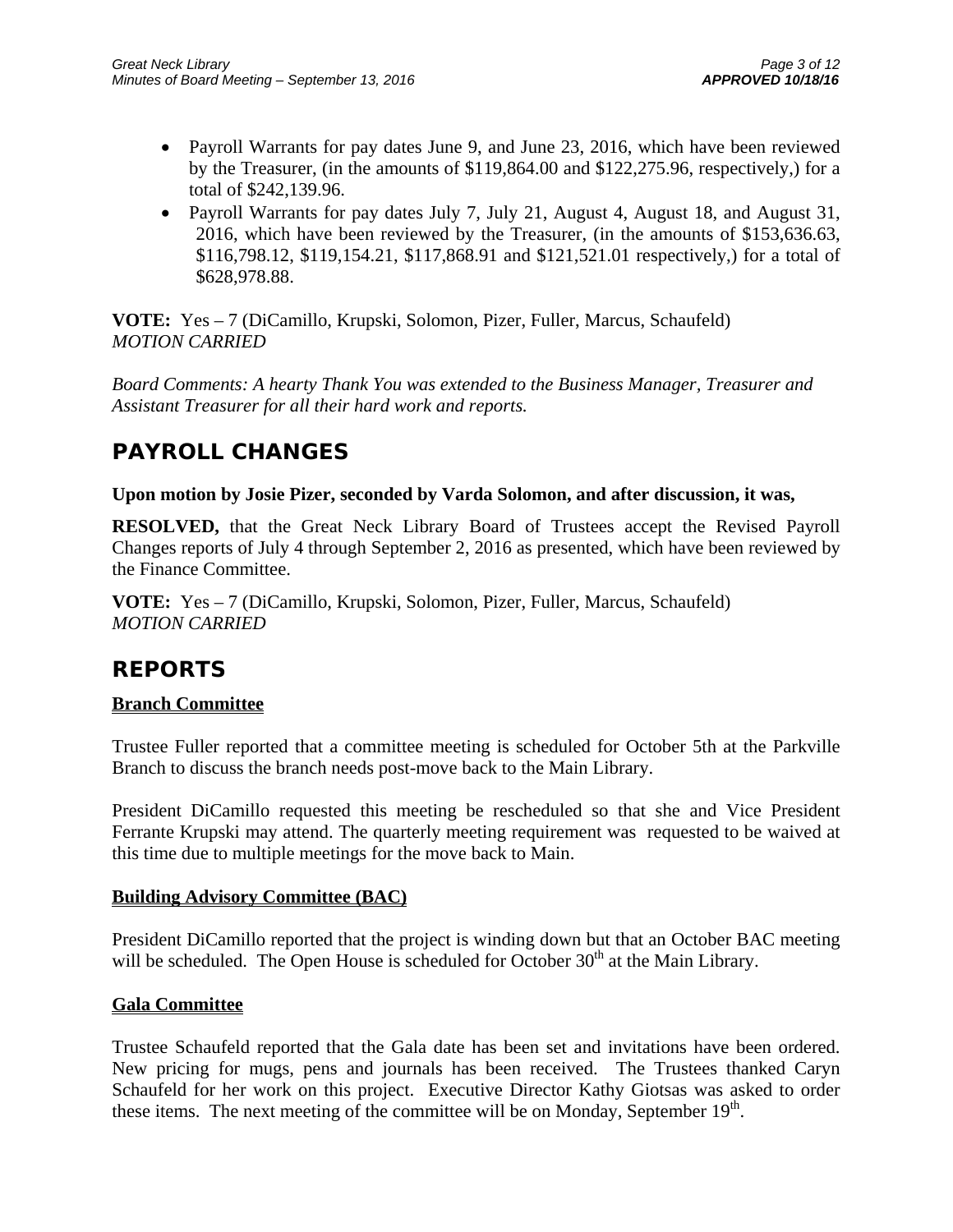## **Relocation Committee**

Vice President Krupski reported that Committee has held meetings bi-monthly and the next scheduled date is September 28<sup>th</sup>. Executive Director Kathy Giotsas and Assistant Director Tracy Geiser have been working on a plan for the move back to Main and some of the new furniture has been delivered. We still await our TCO.

Executive Director Giotsas updated the Board of Trustees on issues with the movers regarding the remaining furniture delivery. They have requested use of the elevator but our contractor has discouraged this as it should be broken in slowly over time. Too much weight too soon is not advised. The movers were permitted to use the lower level to unload items but were asked to cover/protect the pavers. They are requesting a signed waiver for the pavers. President DiCamillo requested that Executive Director Giotsas contact Peter Fishbein and Dominic Calgi for possible resolution.

## **Policy Committee**

Trustee Marcus reported that the Policy & By Laws Committee has drafted Policy changes and additions that will be presented later in the evening for a second read. He expects to meet again in November.

### **Programming Committee**

Trustee Solomon reported that the committee is scheduled to meet on September  $27<sup>th</sup>$  and that the Great Neck Record has published a nice article about the English Conversation & Discussion Group led by Barbara Buckley. She also was excited about a recent partnership, that she had facilitated, with Apple that will provide computer programs to the Great Neck Library.

### **Technology Committee**

Trustee Schaufeld reported that wifi equipment will be installed at the Main Branch on Friday. Also, arrangements have been made to expedite the installation of the new phone system to two weeks instead of the originally planned six week time. Executive Director Giotsas is awaiting the countersigned agreement with Global Telecom Supply (GTS). Trustee Schaufeld will reach out to GTS to secure this.

New Computers are on the evening's agenda and will be ordered for the Main Library. RFP comparisons for the community room are still needed. Next week, FIOS is being installed at Main and POTS lines have also been ordered.

### **Landscaping Committee**

Trustee Schaufeld reported that the committee met and reviewed revised plans. A final plan will be secured and is to be presented by Greg Marett at the Gala.

Trustee Schaufeld had a conversation with the Mayor of Saddle Rock where the possibility of additional space for landscaping might be made available if the Library is interested. President DiCamillo requested that this possibility be explored.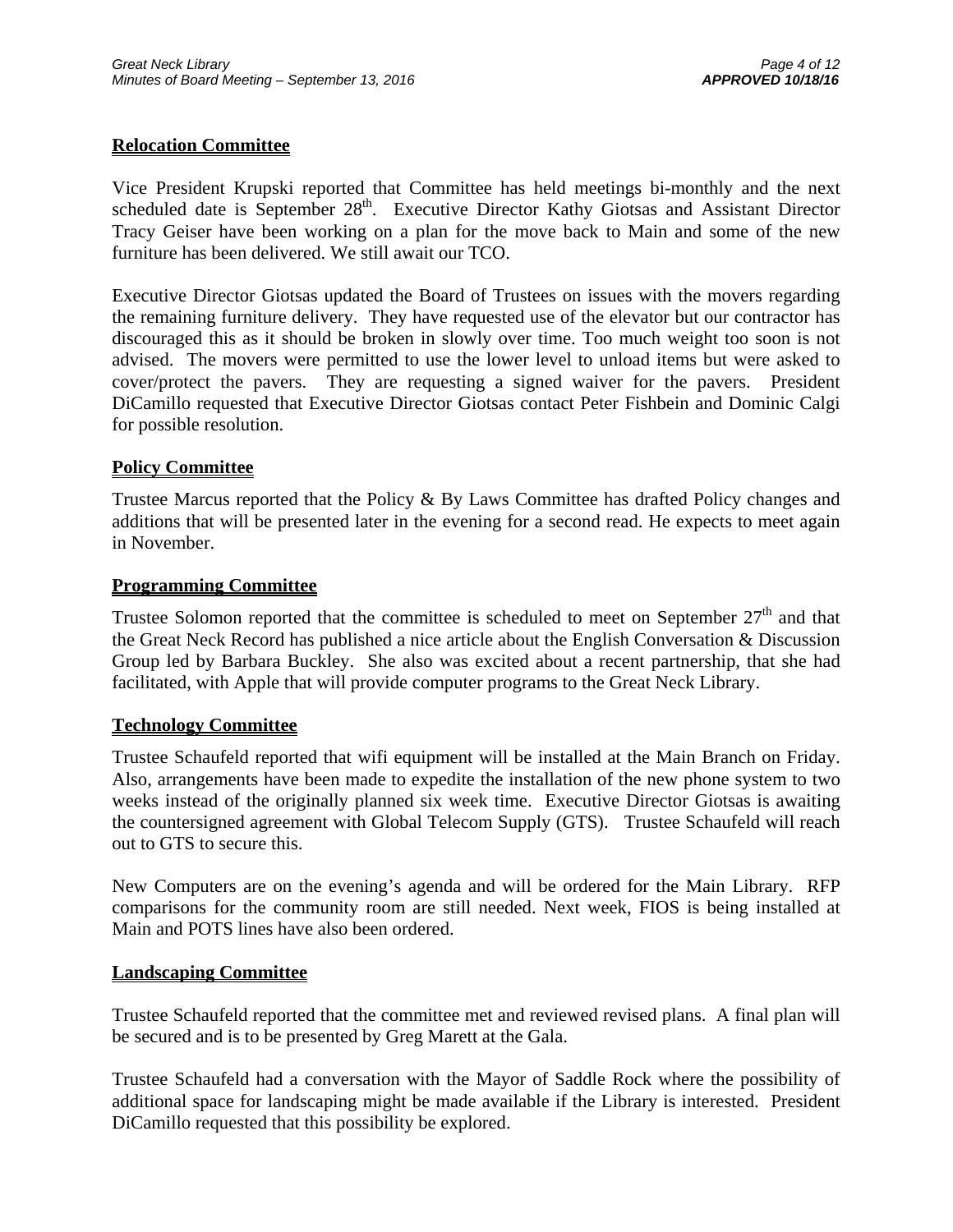*Public Comment: Karen Rubin* 

## **Staff Reports**

Trustee Pizer thanked the staff for all their recommendations and suggestions.

Regarding the statistics, Trustee Pizer and President DiCamillo were concerned with the manner which items are being sorted, possibly resulting in double counting. This report will need to be addressed once we return to the Main Library and it is hopeful that the RFID system will help these numbers make more sense.

President DiCamillo asked that when staff cites an item such as a form, etc. in their reports that it be attached to their report. All reports should be also be identified as to who is writing the report.

### **Assistant Director's Report**

Text of the Assistant Director's written report dated September 6, 2016 below:

Throughout August, I worked with Kathy on getting the library ready for our upgrade to SIERRA. Staff has watched various training videos as well as being given the chance to interact with SIERRA in a preview basis through Innovative. We went live on Wednesday, August 31<sup>st</sup> without too many issues. I have been and will continue to work with the staff to make sure that each account has what is necessary to be able to do their job.

With the assistance of Margie Chodosch and Nick Camastro, a new scheduling software has been chosen, When I Work. This software allows branch and department heads to see the entire staff's schedule and what location they are working in. It will allow for more efficient scheduling. The software also allows staff to contact each other for any possible shift changes and alerts them of their upcoming schedules.

#### **RELOCATION/MAIN:**

On August  $15<sup>th</sup>$ , with the assistance of Jose Rodrigues and two workers from Jani-King the 32' truck that was parked behind Great Neck Pollution Control was emptied in to the Main building. The truck was returned to Ryder on August  $16^{th}$ .

On August  $17<sup>th</sup>$ , with the assistance of Jose Rodrigues and two workers from Jani-King the Lakeville basement was cleaned out. The only items left are Children's books that will be brought back to Main once we have our TCO. Once we have the TCO, dumpsters will be reserved to clear out any unwanted items from Parkville and Station.

On August  $25<sup>th</sup>$ , Kathy and I gave a tour of the Main building to Joe Nikic of the Great Neck News. His article appeared online on September 1<sup>st</sup>.

On August 29<sup>th</sup>, American Interfile began delivering the new furniture to Main. I have been there each morning to ensure that there are no problems and to answer any questions. We have had quite a few interested patrons pop in and are excited that we are getting closer to opening.

Because of setbacks with the Fire Marshall, I will have to interview new shelver candidates to assist with the move of our collection.

#### **BRANCHES:**

On a regular basis, I have been working with the Branch Heads concerning their needs for when we are moved back in to Main: staffing, collection development, storage, etc. Ideas on how best to utilize the spaces have also been discussed. This will be discussed more at our next Branch Committee meeting.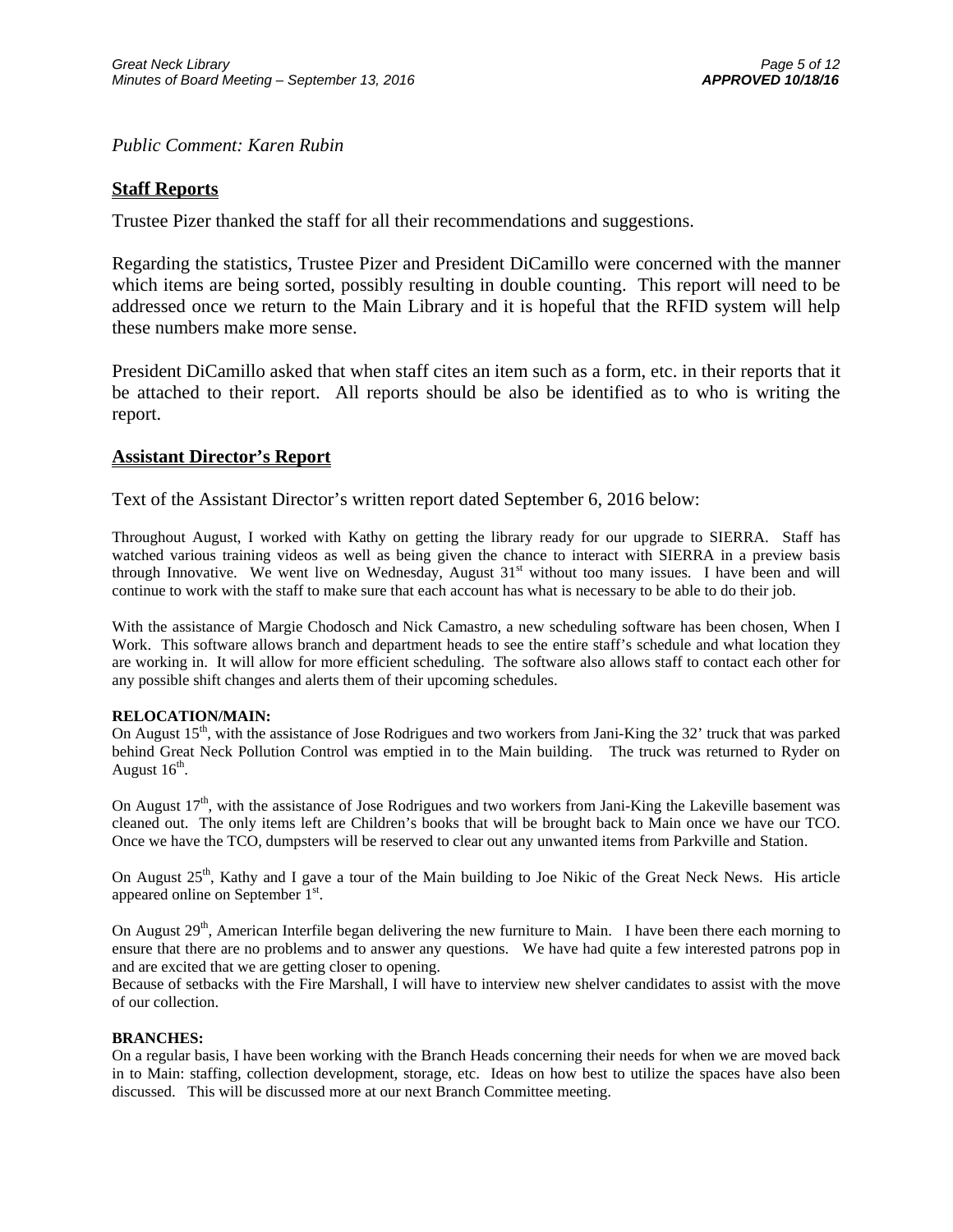On September  $1<sup>st</sup>$ , Kathy and I sat down with the department and branch heads to go over scheduling for all buildings once Main opens. This will be discussed in detail at the Personnel meeting on September  $6<sup>th</sup>$ .

### **Executive Director's Report**

Trustee Solomon inquired why there was only one response received for the RFP for an RFID System. Executive Director Giotsas responded that one vendor requested that we provide the measurements. This made her uncomfortable and she rather they took their own calculations. Trustee Pizer suggested that since independent measurements have now been received, we offer them another chance to bid.

Text of the Executive Director's written report dated September 9, 2016 below:

#### **Finance**

During the month of June we were working on getting several quotes and RFP out. Back in September 2015 we received 3 quotes on the repair of the soffits on Bayview Avenue. The work on the soffits was completed the end of August.

I also followed up on the Martins grant for the RFID. After talking to the Senator's office I was informed that we can submit the paperwork after we complete the project and we will receive \$100,000. This money will offset the \$228,820.55 of the RFID project which will end up costing the library \$128,820.55.

An RFP for RFID was put together and has been closed. RFID for libraries is very specialized and there were only three companies that have the capability to meet our needs. We received one completed RFP. We will be reviewing it at the Board meeting.

#### **Building Advisory**

Over the summer we have done several change order in the construction that will improve the building. We have ordered new shelving for the mezzanine because the old shelving was rusted and had mold. We also finished painting the shelving poles. The baffles have been completed and the smoke heads have been installed.

We did request the Levels ladies room art sink removed, that has not been replaced yet. We are still waiting for the sink. There was also an additional 42 smoke heads added per the Fire Marshals request. The work for the smoke heads has been completed.

There was also an issue with the measurements of the circulation area. There was a miscalculation of the staff seating area. KG&D wanted us to keep and repurpose the desk but I informed them we want the desks removed and a credit issued. We will be taking an additional two desks out of the circulation area to provide space for a RFID sorter in the future.

The stone on the side of the bridge also needs to be replaced. Because of water seeping between the stone and concrete it was recommended that we stucco that area. Charlie is getting quotes and it will be done before the building is open.

We are now working on the owners punch lists. We have given VRD the first list but we are going through the building again since more work has been done and giving VRD a revised owners punch list. Tracy and I will follow up on this work.

After much discussion we finally selected, ordered and installed the porcelain wood tile in the gallery area. A special epoxy grout and membrane was put in to prevent cracking of the tile. The permeable pavers have also finished their work and VRD has provided us with extra pavers in case we wish to have a brick naming fundraiser.

We have also put a plan together for security surveillance system. There will be keyless entry, a burglar alarm and cameras in Children, Levels and the Gallery area. They will be installed before the building opens. We also worked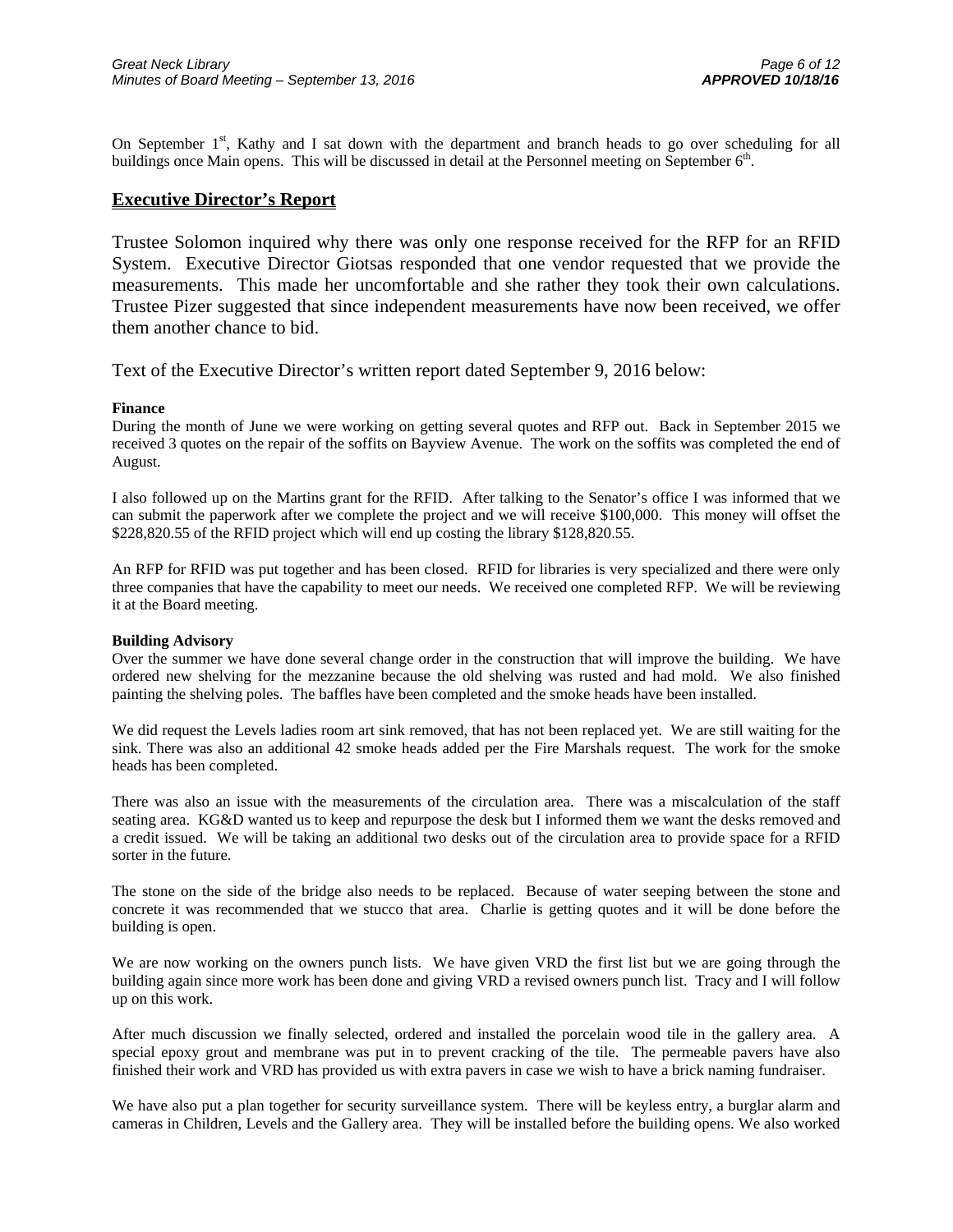with VRD, and Adam to resolve the issue of the theatrical lighting. The equipment that was removed by the contractor will be replaced and the rest will be installed by Lighting Design Group. The theatrical lighting is expected to be completed by mid-September.

We are still working on the drainage problem above the garage. A change order has been placed and we expect the excavation to start in mid-September. We will keep the board updated.

#### **Relocation**

A location plan for the collection was created while Chris Johnson was Director. We will be working with that plan to place collections. We have also spoken to the Branch Managers to see if there are collections that have higher circulation at their branch. We will be shifting some of the collection to the branches and we are looking at provided more children's books to the branches.

All the branches heads looked and tagged the furniture they would like to keep and things that should be discarded. We are looking at Station and looking at ways to use the back office space At Parkville we are looking at moving the children's room into the back and hiring a children's librarian for that branch.

We did empty out all the trailers at Main and have discarded anything that was not useable at main or the branches. After that was completed we did go through the Lakeville basement and cleaned it out.

FIOS was reinstalled at main and it will be installed in the branches in the beginning of September for redundancy. In September the new phone system will be installed and upon board approval we will be ordering 21 computers and 30 monitors for the new library.

#### **Technology**

We have successfully converted to Sierra. We are still working on the kinks and hope to have all issues resolved by the end of September. The staff has been great in acclimating themselves to the new system.

The phone system will be installed in the next six weeks and up and running by the end of October. Global Telecom Supply is a local company that will provide the equipment.

We are still working on getting the quotes for the Community Room and hope to have the information wrapped up by the middle September.

We have ordered and received the switches. We expect them to be installed in September.

#### **Landscaping**

We did interview for a landscape architect and have hired Bayview Landscape Architecture. They have presented several exciting ideas and we will be naming a children's garden after one of our generous donor, Anne Hyde. More information is coming and we hope to have sketch displayed at the Gala.

#### **Programming**

In an effort to collect emails and provide more information digitally we have implemented a pop-up box requesting an email. We have been getting a steady increase in emails.

Barbara Buckley had been doing an English Conversation class both at Station and Parkville. We received great press on the program. Please see attached.

#### **Policy and By-Laws**

We reviewed some of the policies that we would need for the main building. We have proposed Video Monitoring policy which will be presented to the Board at the next BOT meeting. The surveillance system will be cover the lower level where the Children's Department, Levels and the Gallery is located

# **OLD BUSINESS**

### **Policy Manual Changes**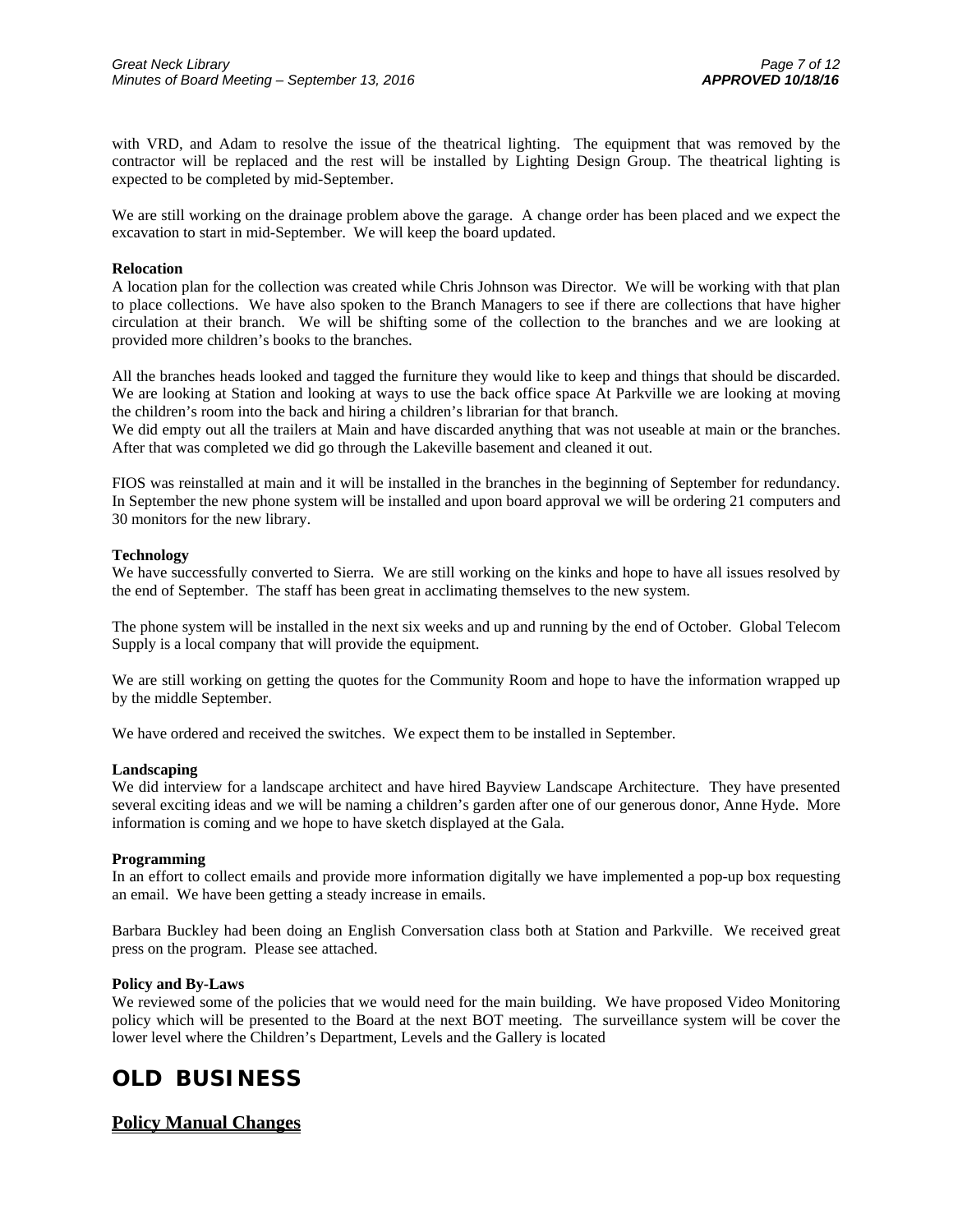- i. Add Section 600-15/Discarding of Excess Volumes-Second Read
- ii. Add Section 900-90/Streaming- Second Read
- iii. Amend Title in Section 1200/Gifts- Second Read
- iv. Section 800-10/Meeting Room Fees- Second Read
- v. Amend Section 300-40/ Organizational Chart- Second Read
- vi. Section 400-55/Budget Second Read

# **NEW BUSINESS**

# **Policy Manual Changes**

i. Add Section 500-68/Monitoring Policy-First Read

*Public Comment: Karen Rubin* 

# **CONSTRUCTION CHANGE ORDERS**

# **Additions for Fire Alarms**

# **Upon motion by Joel Marcus, seconded by Varda Solomon and after discussion, it was,**

**RESOLVED,** that the Great Neck Library Board of Trustees approve Change Order VRD RCO # 107 R-1 for additions to the Fire System, in the amount of \$42,900.00; such funds to be taken from the Main Building and Special Services fund.

**VOTE:** Yes – 7 (DiCamillo, Krupski, Solomon, Pizer, Fuller, Marcus, Schaufeld) *MOTION CARRIED* 

*Public Comment: Karen Rubin* 

# **Roof Work Credit**

# **Upon motion by Michael Fuller, seconded by Josie Pizer and after discussion, it was,**

**RESOLVED,** that the Great Neck Library Board of Trustees approve Change Order VRD RCO # 16 R-1 for a roof work credits, in the amount of [\$7,500.00]; said funds to be credited back to the Construction fund.

**VOTE:** Yes – 7 (DiCamillo, Krupski, Solomon, Pizer, Fuller, Marcus, Schaufeld) *MOTION CARRIED*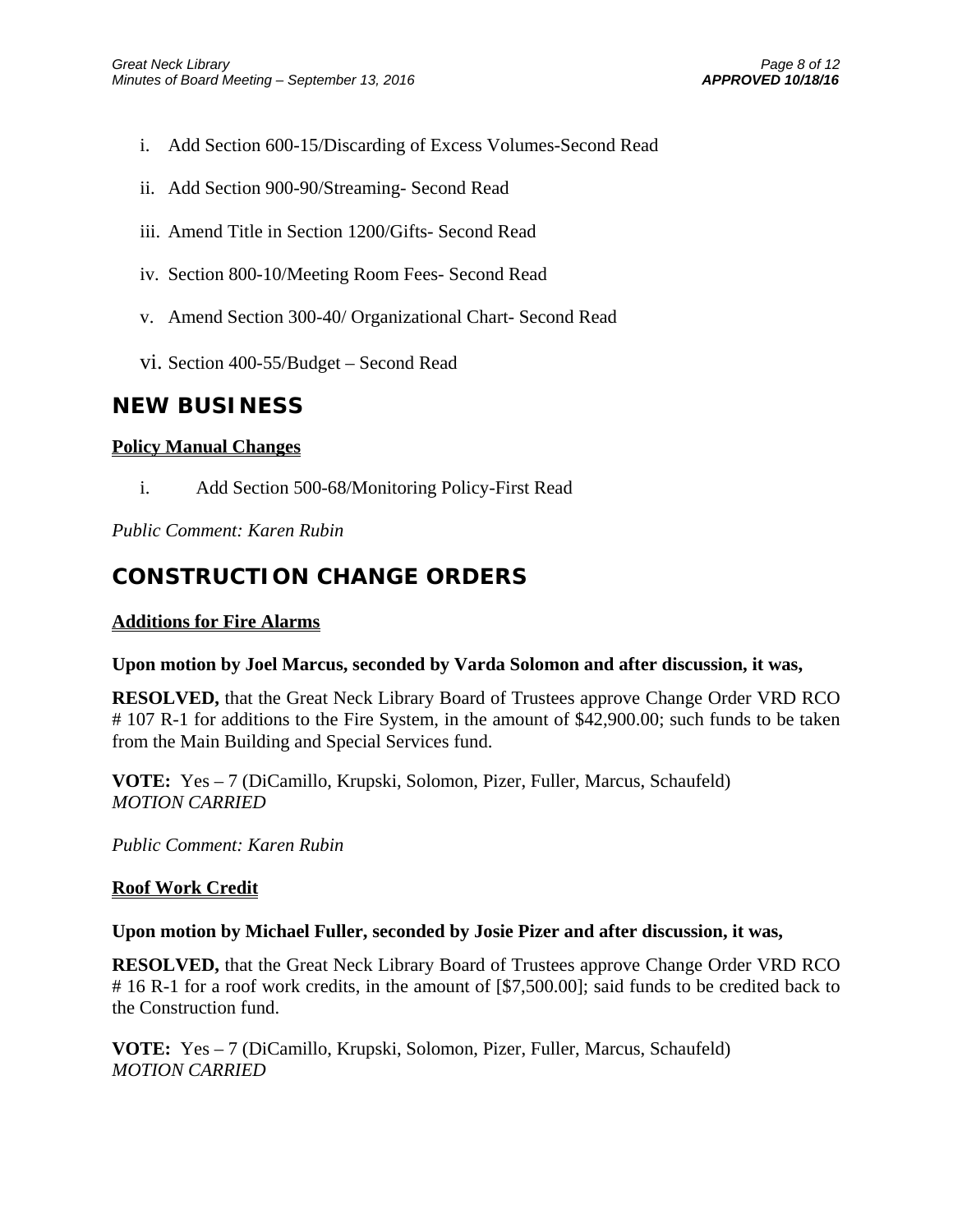## **Lamination of Perimeter**

### **Upon motion by Michael Fuller, seconded by Varda Solomon and after discussion, it was,**

**RESOLVED,** that the Great Neck Library Board of Trustees approve Change Order VRD RCO # 36 R-1 for lamination of the perimeter walls, in the amount of \$39,607.65; such funds to be taken from the Main Building and Special Services fund.

**VOTE:** Yes – 7 (DiCamillo, Krupski, Solomon, Pizer, Fuller, Marcus, Schaufeld) *MOTION CARRIED* 

*Board Comment: Text of Statement read by President DiCamillo, received from Calgi Construction:* 

*The architect's original intent was for the electrical contractor to install both electrical receptacles and data jacks at various areas of the exterior walls. This access was to be through the upper portion of the wall and down into the metal stud cavities. Typical metal framing would normally allow either a 2-1/2 inch or 3-1/2 inch void behind the sheetrock. In this way the exterior sheetrock walls could remain intact with minimal impact on them. However when the work began it was discovered that exterior walls were not framed with metal studding but rather with wood furring strips nailed to the concrete block walls with ¾" thick fiber insulation. This construction did not allow any back boxes or wiring to be installed the only method open to the contractors was to make vertical cuts in the walls which required substantial patching and taping.* 

*Rather than try and patch all of the chase cuts, it was decided that the better job would be to laminate new sheetrock boards to all areas. The end result was walls with no blemishes or patches visible.* 

### **Extension of Contract for Moe Kiswani**

### **Upon motion by Robert Schaufeld, seconded by Joel Marcus, and after discussion, it was,**

**RESOLVED,** that the Great Neck Library Board of Trustees extend the contract for PC Wizard/Moe Kiswani as a Computer Consultant, originally agreed to on April 20, 2016 and renewed on May 19, 2016 and also on June 21, 2016, July 26, 2016 and August 16, 2016 for an additional one month period in the fixed sum of \$6,000.00 to be charged against the Main Building and Special Services Fund.

**VOTE:** Yes – 7 (DiCamillo, Krupski, Solomon, Pizer, Fuller, Marcus, Schaufeld) *MOTION CARRIED* 

### **Approval of New Computers for the Main Library**

**Upon motion by Robert Schaufeld, seconded by Varda Solomon, and after discussion, it was,**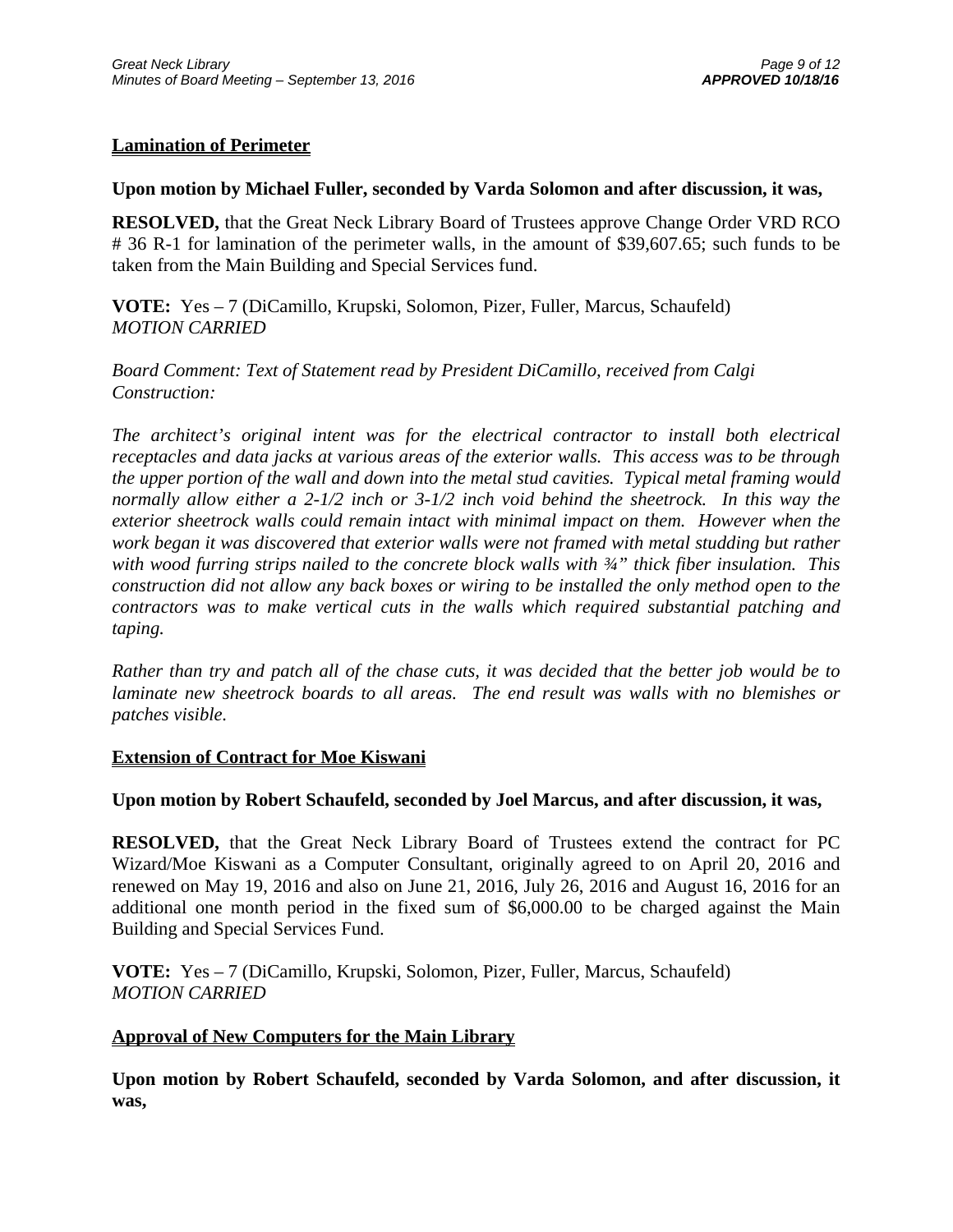**RESOLVED,** that the Great Neck Library Board of Trustees accept the proposal from Dell for twenty-one (21) Computers with monitors for the Main Library in the amount of \$13,166.58; such funds to be taken from the Main Building and Special Services fund.

## **Upon motion by Robert Schaufeld, seconded by Varda Solomon, the motion was amended and after discussion, it was,**

**RESOLVED,** that the Great Neck Library Board of Trustees accept the proposal from Dell for twenty-one (21) Computers with monitors for the Main Library in the amount of \$13,166.58; such funds to be taken from the Automated Library Fund.

**VOTE:** Yes – 7 (DiCamillo, Krupski, Solomon, Pizer, Fuller, Marcus, Schaufeld) *MOTION CARRIED* 

## **Nominating Committee Appointment**

**Upon motion by Francine Ferrante Krupski, seconded by Varda Solomon, and after discussion, it was,** 

**RESOLVED,** that the Great Neck Library Board of Trustees accept the recommendation of the Nominating Committee to appoint Howard Esterces to the Nominating Committee to fill the vacancy created by the resignation of Ian Lustbader for a three year term ending January 2019.

**VOTE:** Yes – 7 (DiCamillo, Krupski, Solomon, Pizer, Fuller, Marcus, Schaufeld) *MOTION CARRIED* 

*Public Comment: Howard Esterces, Karen Rubin* 

# **Property Liability Insurance Renewal**

**Upon motion by Joel Marcus, seconded by Francine Ferrante Krupski, and after discussion, it was,** 

**RESOLVED,** that the Great Neck Library Board of Trustees renew its property/liability insurance Commercial Package, Automobile and Umbrella policies for the period September 1, 2016 through September 1, 2017 with Utica Insurance Companies as presented by Edwards and Company, for a total of \$72,062 to be charged to the Property/Liability Insurance line of the operating budget.

**VOTE:** Yes – 7 (DiCamillo, Krupski, Solomon, Pizer, Fuller, Marcus, Schaufeld) *MOTION CARRIED* 

# **Approval of RFID for the Main Library and Branches**

**Upon motion by Francine Ferrante Krupski, seconded by Michael Fuller, and after discussion, it was,**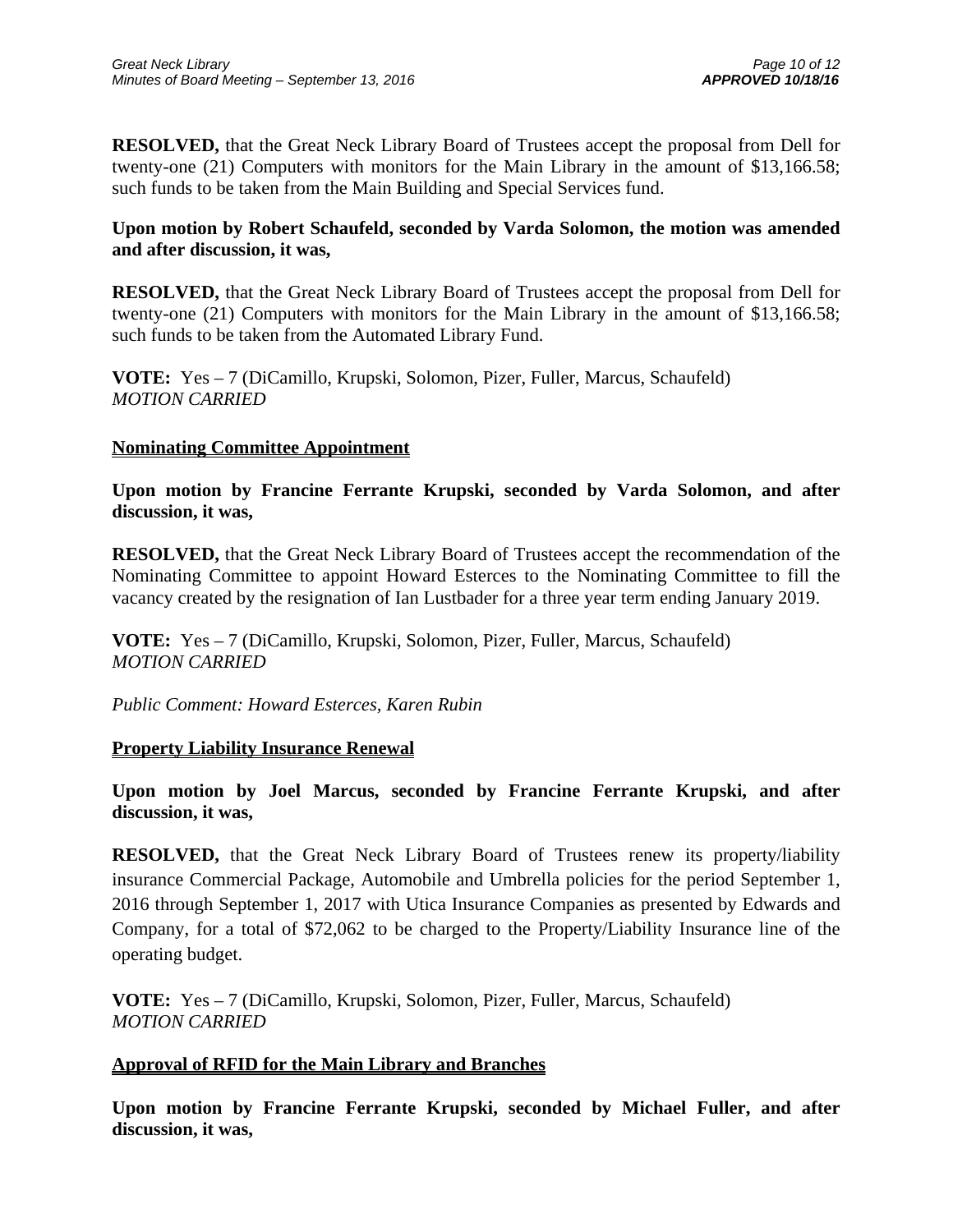**RESOLVED,** that the Great Neck Library Board of Trustees approve the purchase of an RFID system for the Great Neck Library System in the amount of \$ 142,180.00 and the tagging of all library material (books and media) for RFID in the amount of \$ 86,640.55; funds to be taken from the Automated Library Fund.

**Upon motion by Robert Schaufeld and seconded by Varda Solomon the Board unanimously voted to table the motion.** *MOTION TABLED.*

*Board Comment: President DiCamillo would like a second bid and would like a demonstration for the Board and the Committee.*

### **Opening & Closing of the Polls for the October 2016 Election**

Neil Zitofsky volunteered to open the polls and President DiCamillo volunteered to close the polls at Parkville branch on October 31st.

Trustee Marcus volunteered to open the polls and Trustee Fuller volunteered to close the polls at Parkville branch on October 31st.

### **Extension of Contract for Moe Kiswani**

**Upon motion by Robert Schaufeld, seconded by Varda Solomon, and after discussion, it was,** 

**RESOLVED,** that the Great Neck Library Board of Trustees extend the contract for PC Wizard/Moe Kiswani as a Computer Consultant, originally agreed to on April 20, 2016 and renewed on May 19, 2016 and also on June 21, 2016, July 26, 2016, August 16, 2016 and September 13, 2016 for an additional one month period in the fixed sum of \$6,000.00 to be charged against the Main Building and Special Services Fund.

**VOTE:** Yes – 7 (DiCamillo, Krupski, Solomon, Pizer, Fuller, Marcus, Schaufeld) *MOTION CARRIED* 

**CORRESPONDENCE**

None.

# **OPEN TIME**

*Karen Rubin; Main Library Opening* 

# **DATE OF NEXT MEETING**

October 18, 2016 – Regular Board Meeting–Station Branch

October 31, 2016 – Annual Meeting/Election–Station & Parkville Branch